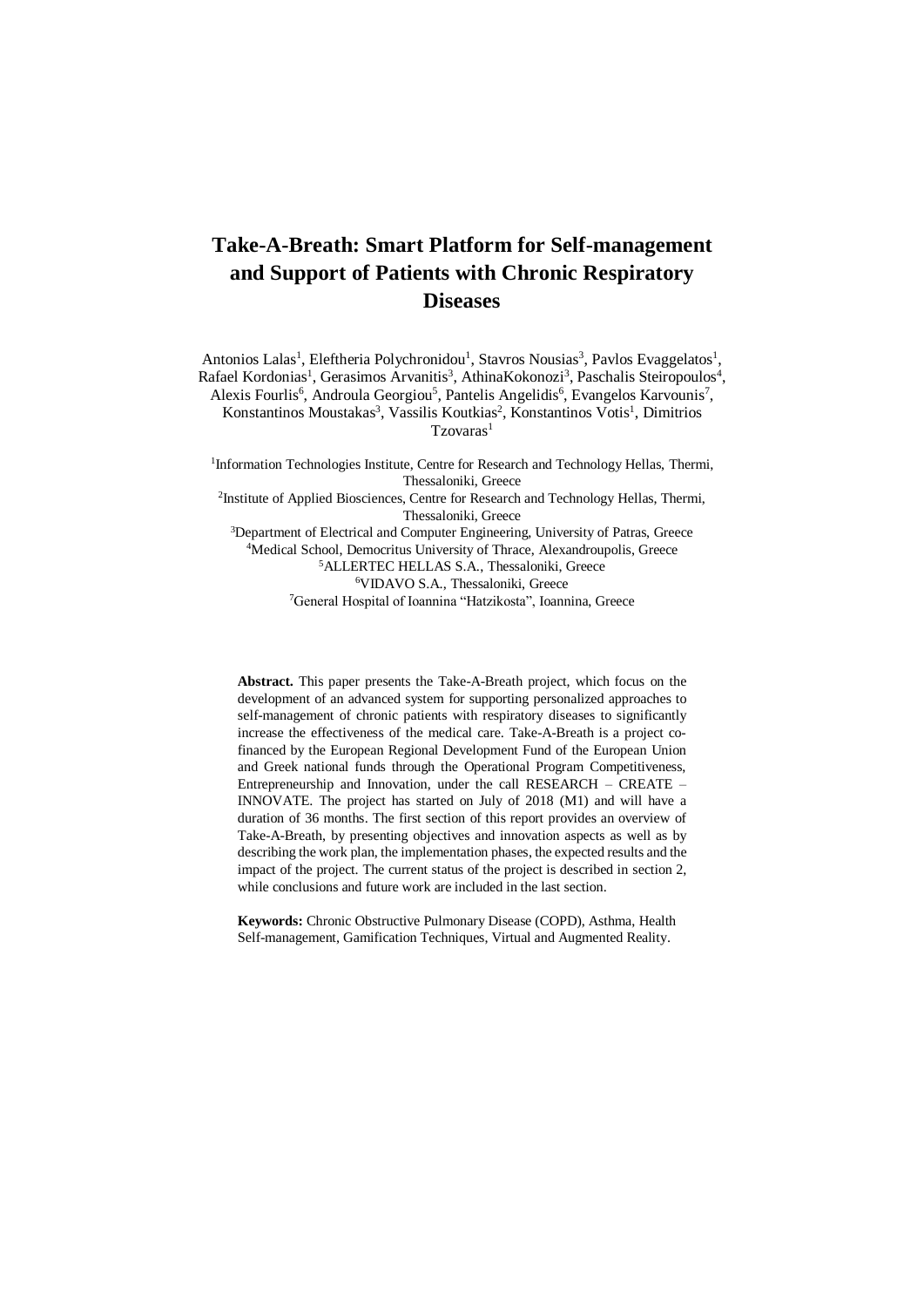# **1 Project Description**

## **1.1 Take-A-Breath Objectives**

Chronic respiratory diseases such as asthma and Chronic Obstructive Pulmonary Disease (COPD) are considered to be major health problems of the modern age. In order to understand the magnitude of the problem, it is worth mentioning that COPD is the fourth leading cause of death in the United States and is set to climb to third place in the next four to five years while in Greece, statistics show that 8.5% of the population suffers from COPD. In 2011, there have been recorded 300 million cases of asthma worldwide, including 250,000 deaths.

The aim of Take-A-Breath project, is to design, research and develop an innovative system of personalized monitoring services for respiratory diseases, through the combination of clinical research and new bio-indicators with innovative ICT technologies, such as gamification techniques. Specifically, it enables the guidance of patients to manage their own health, by providing user-friendly tools and applications to increase awareness of the clinical situation and the effectiveness of their health care as well as compliance to treatment. More specifically, the *objectives* of the project are:

- 1. Development of an innovative system for the self-management and compliance in the treatment of patients with chronic respiratory diseases;
- 2. Design and development of a wireless personal add-on system using non-intrusive (minimally discrete) sensors and technologies that can be adapted to any drug inhaler (pMDIs, DPIs);
- 3. Use of innovative and augmented reality technologies for effective guidance / assistance of patients (adults and children) in the daily use of drug delivery devices in collaboration with the wireless bio-monitoring system;
- 4. Implementation of a personalized patient monitoring and guidance platform capable of running on a mobile device (smartphone, tablet) for the effective education of patients;
- 5. Design and development of an in-depth subsystem of medical inherence and decision support (clinical platform) for effective prediction and interventional treatment of asthma attacks;
- 6. Evaluation and demonstration of good functioning of the proposed system in real conditions through a pilot application to patients.

## *Innovation aspects:*

- ─ Adoption of innovative software technologies (virtual and augmented reality environment, clinical decision-making system) and hardware (wireless personal biomonitoring system), aiming at the implementation of a set of advanced selfmanagement services for patients with chronic respiratory diseases, radically changing the way of dealing with the disease.
- ─ "Regular monitoring" is transformed into "personalized monitoring" in real time, the correct use of the pharmaceutical device is controlled in an innovative way, while an early prediction is achieved and the system proposes to the patient a series of instructions for effective intervention to prevent asthma attacks and emergency situations.

2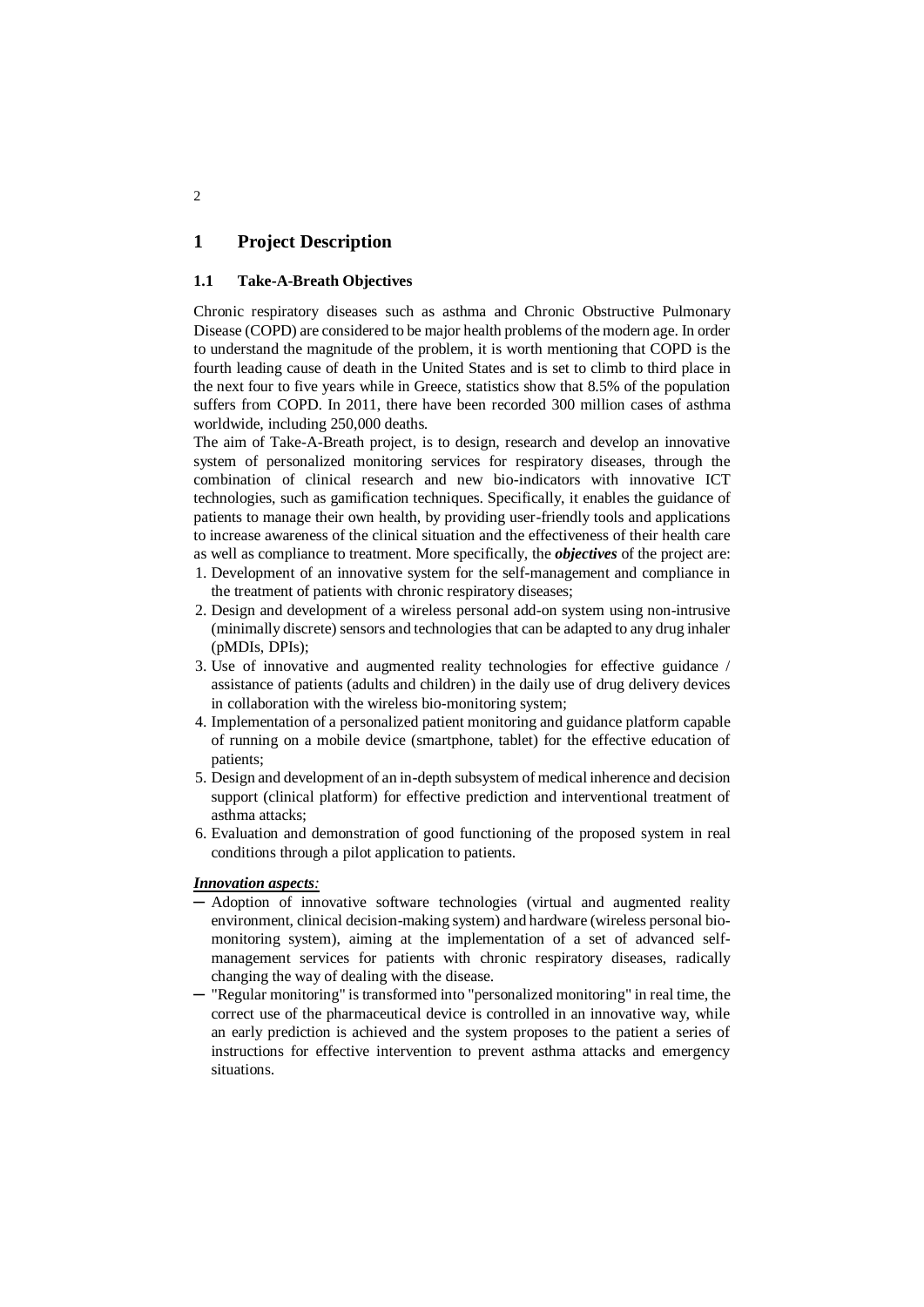The *Take-A-Breath consortium* consists of 3 research entities: 1) Information Technologies Institute, Centre for Research and Technology Hellas (CERTH/ ITI– coordinator, CERTH / INEB),2) Department of Electrical and Computer Engineering, University of Patras (UPAT) and 3) Department of Pulmonology, Medical School, Democritus University of Thrace. Moreover, it consists of 2 SMEs: 1) ALLERTEC and 2) VIDAVO, as well as the General Hospital of Ioannina.

#### **1.2 Project Implementation Methodology**

The Take-A-Breath work plan is structured in the following 6 work pachages (WPs): WP1: User Requirements and System Architecture (M1-M24)

WP2: Clinical Study - Testing and Measurements' Protocol (M1-M33)

WP3: Intelligent Add-on for Correct use of the Inhaler drug intake device, via Wireless Sensor Network (M1-M24)

WP4: Intelligent Self-Management Platform and Personalized Guidance (M3-M32) WP5: Clinical Monitoring and Medical Support System (M1-M36)

WP6: Experimental Assessment and Pilot Demonstration of the system (M18-M36)

The key components of the Take-A-Breath system are: (a) the user's bio-monitoring subsystem, (b) the subsystem for personalized self-management of respiratory diseases, and (c) the medical inherence and decision-support subsystem. The combination of these subsystems with the necessary graphical user interface modules, etc., will result in the implementation of the integrated Take-A-Breath application, which will operate on users' smartphones / tablets, for users of different ages and according to the specifications and usage scenarios defined in detail by WP1. The work plan includes 5 phases which are complemented by the horizontal work of disseminating knowledge and coordination of the project. The **first stage** (Stage of Specifications) includes the translation of end-user needs and partner know-how into a set of functional requirements for the individual Take-A-Breath subsystems. The **second stage** is a detailed planning process where the coordinators of the specific work modules will focus their efforts on the composition of the individual architectures for each of the individual Take-A-Breath subsystems. In the **third stage** of the project (Implementation Phase) the detailed architecture designs of the subsystems will be developed into hardware and software functional elements for the reference platform. The **fourth stage** is the Integration Stage which will integrate and interconnect all the subsystems developed at the previous stages. Interoperability and coordinated communication will be tested with appropriate usage scenarios, while additional adjustments will be made to optimize the operation of Take-A-Breath as an integrated system. The **fifth and final stage** involves the installation and the Take-A-Breath Pilot Test by a set of end-users. The pilot operation will be supported by all partners, implementing streamlined regulatory actions when required.

## **1.3 Expected Results**

The successful outcome of Take-A-Breath is expected to bring both economic and social benefits to users and stakeholders by i) improving the quality of life of patients,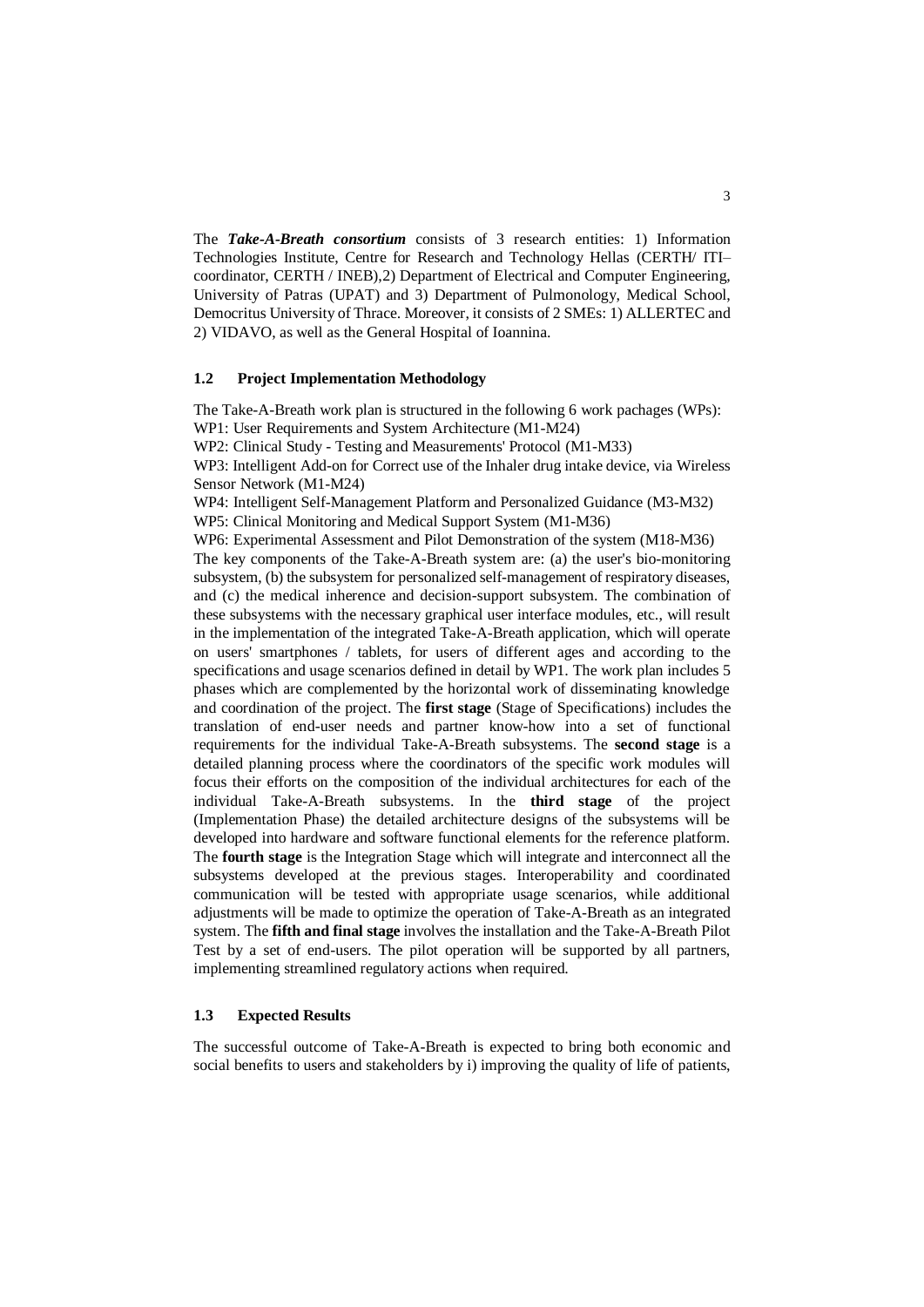ii) significantly reducing exacerbations, iii) informing clinicians and pharmaceutical companies about symptoms / environmental changes and use of inhaler-related correlations, through the development of tools for improved services and products for monitoring and guiding the use of inhaled drugs, for individual patient. The above results include the following implementations:

- Intelligent Device for the Proper Use of Drug Inhalation via Wireless Sensor Network.
- Intelligent Self-Management Platform and Personalized Guidance
- Clinical Monitoring and Medical Support System.

The Take-A-Breath expected results will be important for the following categories of users and stakeholders:

- *Asthma/COPD patients*: patients will receive suggested strategies able to reduce individual's risk of exacerbations through the online platform and mobile application;
- *Relatives and friends of sufferers*: they will be able to receive timely and valid information on the risks and incidents that may trigger exacerbations;
- *Health professionals*: they will be able to continuously monitor disease progression of each patient and to identify correlations between different ways of using inhaled drugs and exacerbations;
- *Business (pharmaceutical and inhaler manufacturing companies):* Companies will be provided with tools that will enable them to make better use of their potential and to significantly improve their services and products.

# **2 Current Status &Achievements**

Currently, the Take-A-Breath project has completed its first year and specifically the following activities have been finalized:

- *State-of-the-art analysis, selection and benchmarking of best technology practices*: Analysis has been performed on the current technological level, on modern diagnostic practice and management of respiratory diseases, as well as on the best practices that can be adopted within the project.
- *Analysis of user requirements and usage scenarios*: User requirements that reflect needs and preferences have been defined, based on the statistical processing of users' responses to appropriate questionnaires that have been developed by the project team for each user category. Pre-selected scenarios have been prioritized in terms of innovation first and then in terms of added-value to the end-users, while use-cases have been articulated based on users' requirements and towards a formalized description of the services.
- *System Architecture:* Definition of overall system architecture of Take-A-Breath end-to-end platform. A break-down into functional modules and components has been introduced, whereas detailed specifications have been derived for each of them including functional and operational requirements.
- *Methodology and design of Clinical Study's protocol:* Design and plan of the pilot studies, as well as development of the assessment and intervention protocol